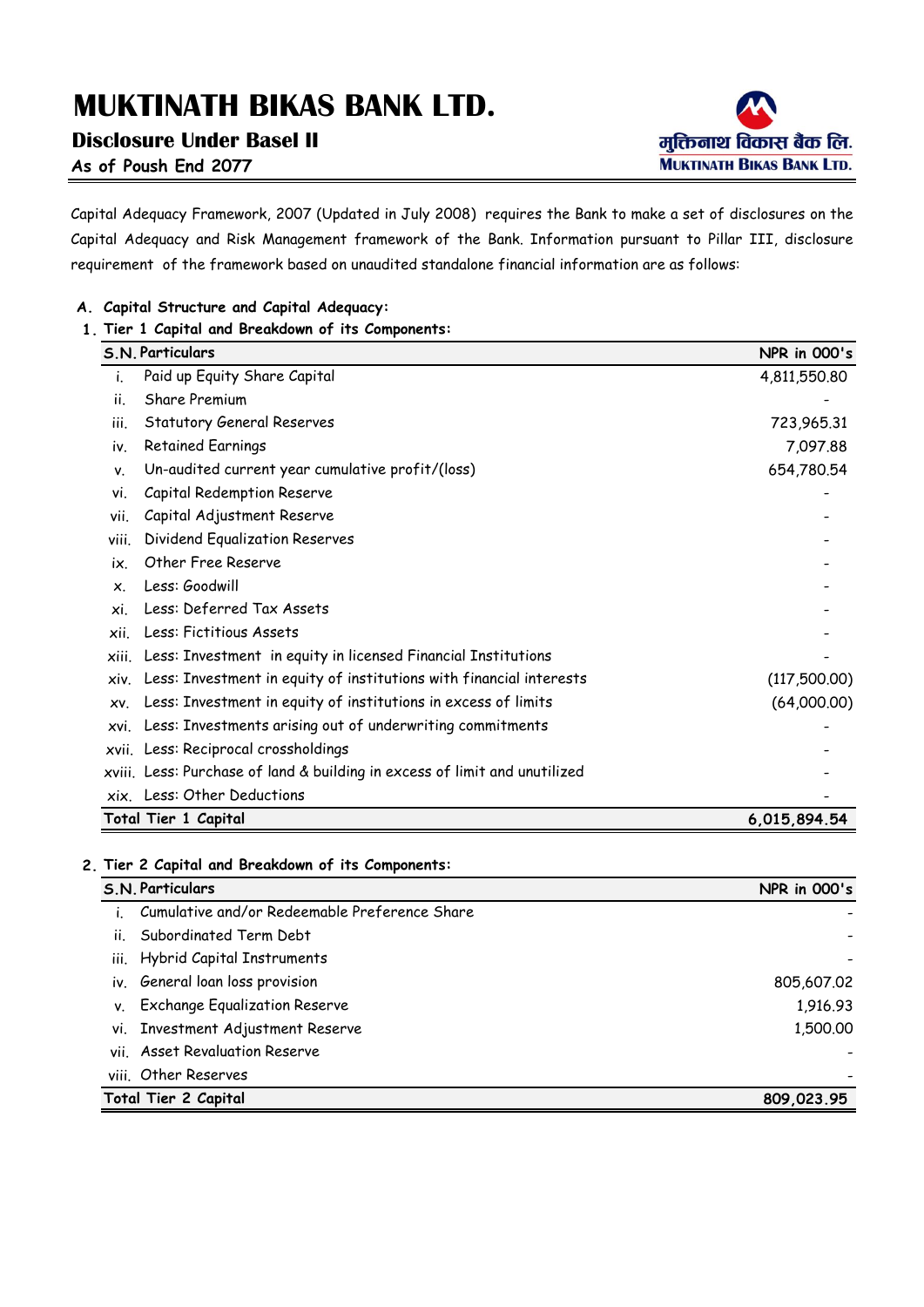### **Disclosure Under Basel II**

**As of Poush End 2077**



### **3. Information on Subordinated Term Debt:**

The bank has not raised any funds through subordinate term debt.

### **4. Deductions from Capital**

| Particulars<br>S.N.                                                           | <b>NPR in 000's</b> |
|-------------------------------------------------------------------------------|---------------------|
| Investment in equity of institutions with financial interests*                | 117,500,00          |
| Investment in equity of institutions in excess of limits <sup>**</sup><br>Ιİ. | 64.000.00           |
| <b>Total Deductions</b>                                                       | 181,500.00          |

\* Investment made in Bank's subsidiary, Muktinath Capital Limited.

\*\* Investment made in Bank's associate company, Muktinath Krishi Company Limited.

#### **5. Capital Adequacy Ratio**

| S.N. Particulars                     | Percentage |
|--------------------------------------|------------|
| Tier I Capital to RWE                | 10.63%     |
| ii. Tier $I$ +Tier II Capital to RWE | 11.89%     |

### **6. Summary of the terms, conditions and main features of all capital instruments, especially in case of subordinated term debts including hybrid capital instruments.**

The bank has not raised any funds through subordinate term debt including any hybrid capital instruments.

#### **7. Summary of Bank's internal approach to assess the adequacy of capital to support current and future activities**

The Bank has formulated prepared Internal Capital Adequacy Assessment Process ('ICAAP') which has a sound and comprehensive policy and process for evaluating the Bank's capital commensurate with the overall risk profile, business projections and capital management strategies.

It covers the capital management policy of the Bank, set out the process for assessment of the adequacy of capital to meet regulatory requirements, support current and future activities and meet the Pillar I and material Pillar II risks to which the bank is exposed to.

The Banks develops its strategic, business and capital plans covering five year horizon. Based on this long term strategy, the annual budget of the bank is prepared considering the current economic and business outlook. These two long and short term plans ensure that adequate levels of capital and optimum mix are maintained by the Bank to support its strategy and business requirements.

The Risk Management Policy along with the Liquidity Management Framework of the Bank provides the comprehensive stress testing guidelines for credit, market, liquidity and other risk faced by the Bank. Stress testing takes into account extreme but plausible scenarios to assess the bank's resilience to adverse circumstances and resultant impact on the Bank's risk profile and capital position. This ensures that the bank has robust and forward looking capital planning and risk management process. Scenario assessment such as the fall in the financial markets, a falling trend in the assets quality, volatile liquidity condition, negative changes in macroeconomic factors etc., are taken into consideration while carrying out the stress testing.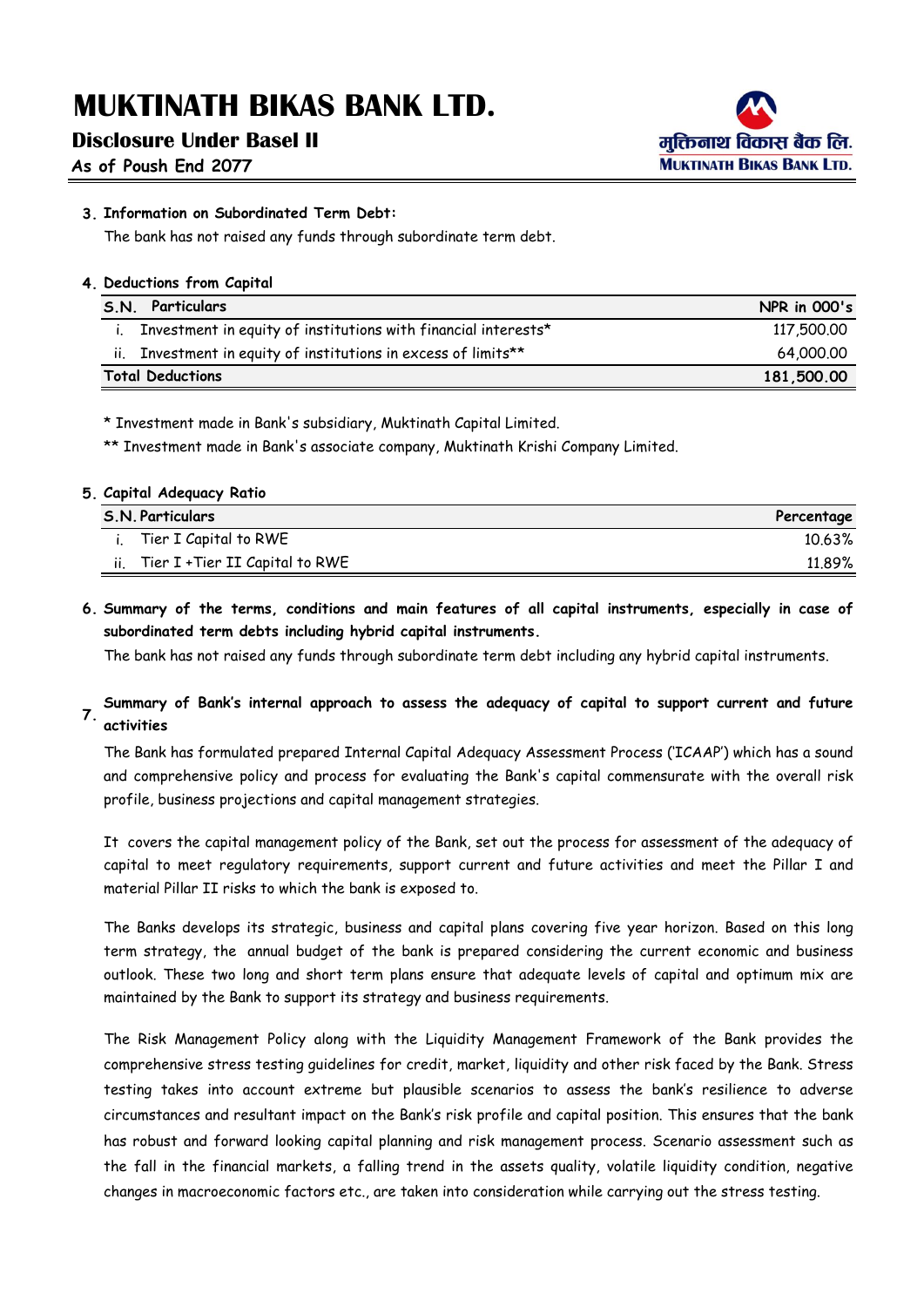## **Disclosure Under Basel II**

**As of Poush End 2077**



## **B. Risk Exposures**

| 1. | Risk weighted exposures for Credit Risk, Market Risk and Operational Risk |                     |
|----|---------------------------------------------------------------------------|---------------------|
|    | S.N. Particulars                                                          | <b>NPR in 000's</b> |
|    | Risk Weighted Exposure for Credit Risk                                    | 48.772.815.97       |

|     | Total Risk Weighted Exposures before Pillar II adjustment | 52,316,209.09 |
|-----|-----------------------------------------------------------|---------------|
| TH. | Risk Weighted Exposure for Market Risk                    | 17.956.97     |
|     | Risk Weighted Exposure for Operational Risk               | 3.525.436.15  |

**Total Risk Weighted Exposures before Pillar II adjustment**

### **2. Risk weighted exposures under each 11 categories of Credit Risk:**

|                | S.N. Particulars                              | <b>NPR</b> in 000's |
|----------------|-----------------------------------------------|---------------------|
|                | Claims on Government & Central Bank           |                     |
| ii.            | Claims on Other Official Entities             |                     |
| iii.           | Claims on Banks                               | 1,640,781.73        |
|                | iv. Claims on Corporate and Securities Firms  | 4,309,387.66        |
| ٧.             | Claims on Regulatory Retail Portfolio         | 26,463,651.46       |
|                | vi. Claims secured by Residential Properties  | 7,018,168.73        |
|                | vii. Claims secured by Commercial Real Estate | 540,785.50          |
|                | viii. Past Due Claims                         | 869,628.27          |
| ix.            | High Risk Claims                              | 3,193,345.78        |
| $\mathsf{x}$ . | Other Assets                                  | 4,310,367.24        |
|                | xi. Off Balance- Sheet Items                  | 426,699.58          |
|                | Total Credit Risk Weighted Exposures          | 48,772,815.97       |

### **3. Types of eligible credit risk mitigants used and the benefits availed under CRM.**

|     | S.N. Particulars                                  | <b>NPR in 000's</b> |
|-----|---------------------------------------------------|---------------------|
|     | Deposits with Banks                               | 432,878.08          |
| II. | Deposits with other banks/financial institutions  |                     |
|     | iii. Gold                                         | 339,633.20          |
|     | iv. Government and NRB Securities                 |                     |
| V.  | Guarantee of Government of Nepal                  |                     |
|     | vi. Securities/Guarantee of other Sovereigns      |                     |
|     | vii Guarantee of Domestic Banks                   |                     |
|     | viii. Guarantee of Multilateral Development Banks |                     |
|     | ix. Guarantee of Foreign Banks                    |                     |
|     | <b>Total Credit Risk Mitigants</b>                | 772,511.27          |

### **4. Total Risk Weighted Exposure calculation table:**

| S.N. Particulars                                       | <b>NPR</b> in 000's |
|--------------------------------------------------------|---------------------|
| Risk Weighted Exposure for Credit Risk                 | 48,772,815.97       |
| Risk Weighted Exposure for Operational Risk<br>ii.     | 3,525,436.15        |
| Risk Weighted Exposure for Market Risk<br>iii.         | 17,956.97           |
| iv. Adjustments under Pillar II:                       |                     |
| Y4% of gross income for Operational Risk               | 1,124,372.10        |
| V3% of RWE for risk management policies and procedures | 1,569,486.27        |
| V3% of RWE for disclosure requirement                  | 1,569,486.27        |
| <b>Total Risk Weighted Exposure</b>                    | 56, 579, 553.74     |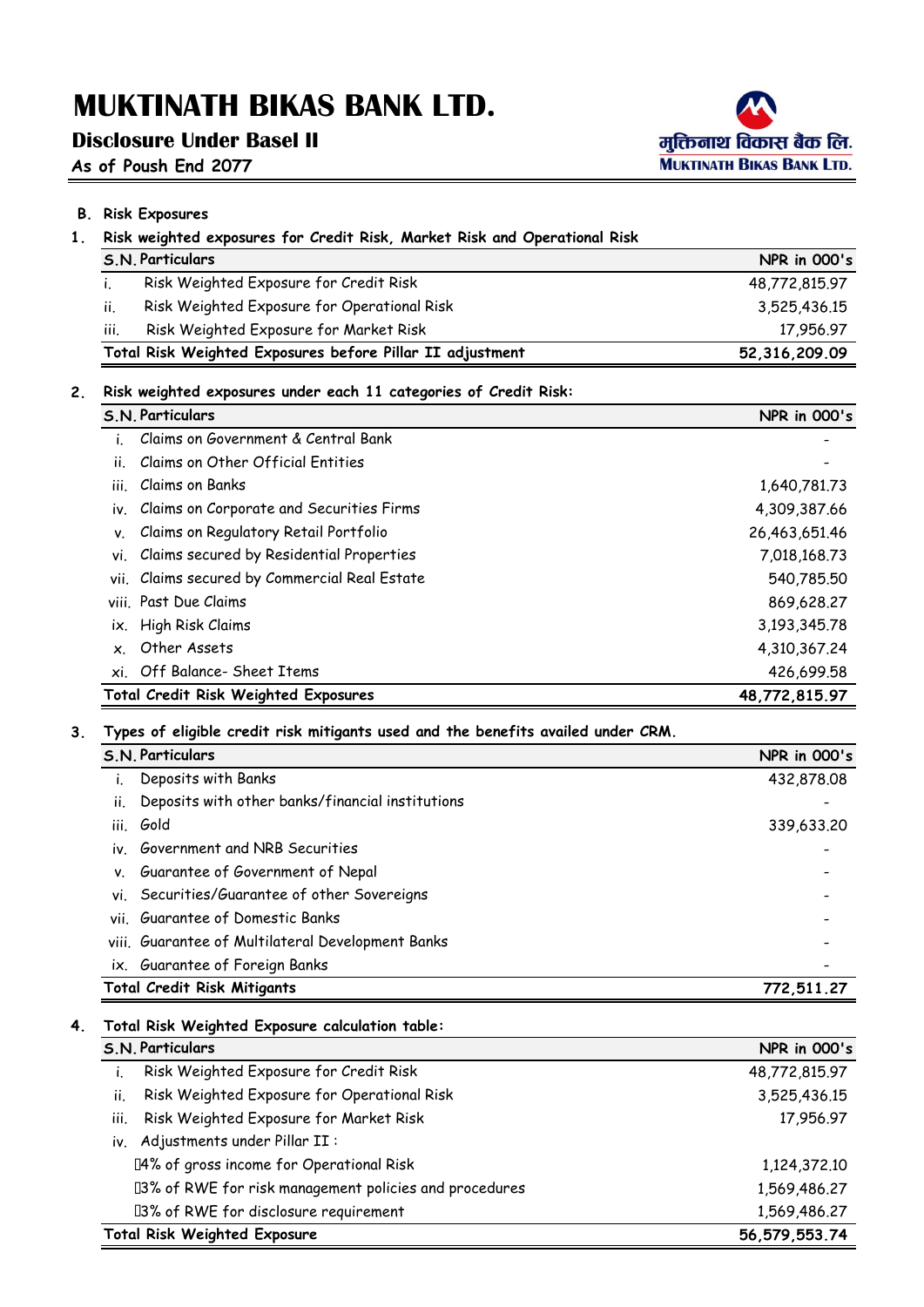## **Disclosure Under Basel II**

**As of Poush End 2077**



| Amount of Non-Performing Assets (both Gross and Net) |                                                          |            |                  |                                     |
|------------------------------------------------------|----------------------------------------------------------|------------|------------------|-------------------------------------|
|                                                      | <b>S.N. Particulars</b>                                  |            | Gross (in 000's) | Net (in 000's)                      |
| $\mathbf{L}$                                         | Restructured and Rescheduled                             |            |                  |                                     |
| ii.                                                  | Sub-Standard                                             |            | 127,007.47       | 95,255.61                           |
| Ш.                                                   | Doubtful                                                 |            | 14,185.58        | 7,092.79                            |
|                                                      | iv. Loss                                                 |            | 46,785.56        |                                     |
|                                                      | <b>Total Non Performing Assets</b>                       |            | 187,978.62       | 102,348.40                          |
| 6.                                                   | <b>NPA Ratios</b>                                        |            |                  |                                     |
|                                                      | S.N. Particulars                                         |            |                  | <b>NPR</b> in 000's                 |
|                                                      | Gross NPA to Gross Advances                              |            |                  | 0.30%                               |
| П.                                                   | Net NPA to Net Advances                                  |            |                  | 0.16%                               |
| 7.                                                   | Movement of Non-Performing Assets (Gross)                |            |                  | (in 000's)                          |
|                                                      | S.N. Particulars                                         | This Qtr.  | Previous Qtr.    | Change                              |
| i.                                                   | Non-Performing Assets (In Amt)                           | 187,978.62 | 64,765.63        | 123,212.99                          |
| н.                                                   | Non-Performing Assets (In %)                             | 0.30%      | 0.12%            | 0.18%                               |
| 8.                                                   | Write off of Loans and Interest Suspense                 |            |                  |                                     |
|                                                      | S.N. Particulars                                         |            |                  | <b>NPR</b> in 000's                 |
|                                                      | i. Loan written off during the reporting period          |            |                  |                                     |
| ii.                                                  | Interest written off during the reporting period         |            |                  |                                     |
|                                                      | Total amount written off                                 |            |                  |                                     |
|                                                      |                                                          |            |                  |                                     |
| 9.                                                   |                                                          |            |                  |                                     |
|                                                      | Movements in Loan Loss Provisions and Interest Suspense: |            |                  | (in 000's)                          |
|                                                      | S.N. Particulars                                         | This Qtr.  | Previous Qtr.    | Change                              |
|                                                      | Loan Loss Provisions                                     | 891,237.14 | 867,038.85       | 24,198.29                           |
| ii.                                                  | <b>Interest Suspense</b>                                 | 313,844.69 | 326,570.84       |                                     |
|                                                      | 10. Details of Additional Loan Loss Provisions           |            |                  |                                     |
|                                                      | <b>S.N. Particulars</b>                                  |            |                  |                                     |
| i.                                                   | Provisioning for Pass Loans                              |            |                  |                                     |
| ii.                                                  | Provisioning for Watchlist Loans                         |            |                  |                                     |
| Ш.                                                   | Provisioning for Restructured/Rescheduled Loans          |            |                  |                                     |
| i۷.                                                  | Provisioning for Sub-standard Loans                      |            |                  |                                     |
| ٧.                                                   | Provisioning for Doubtful Loans                          |            |                  |                                     |
| vi.                                                  | Provisioning for Bad Loans                               |            |                  |                                     |
|                                                      | Total amount of additional loan loss provision           |            |                  |                                     |
|                                                      | 11. Segregation of Investment Portfolio:                 |            |                  | (12, 726.15)<br><b>NPR</b> in 000's |
|                                                      | S.N. Particulars                                         |            |                  | <b>NPR</b> in 000's                 |
| $\mathbf{I}$ .<br>н.                                 | Held for Trading<br>Held to Maturity                     |            |                  | 12,641,986.05                       |

iii. Available for sale 672,750.90

**Total Investment**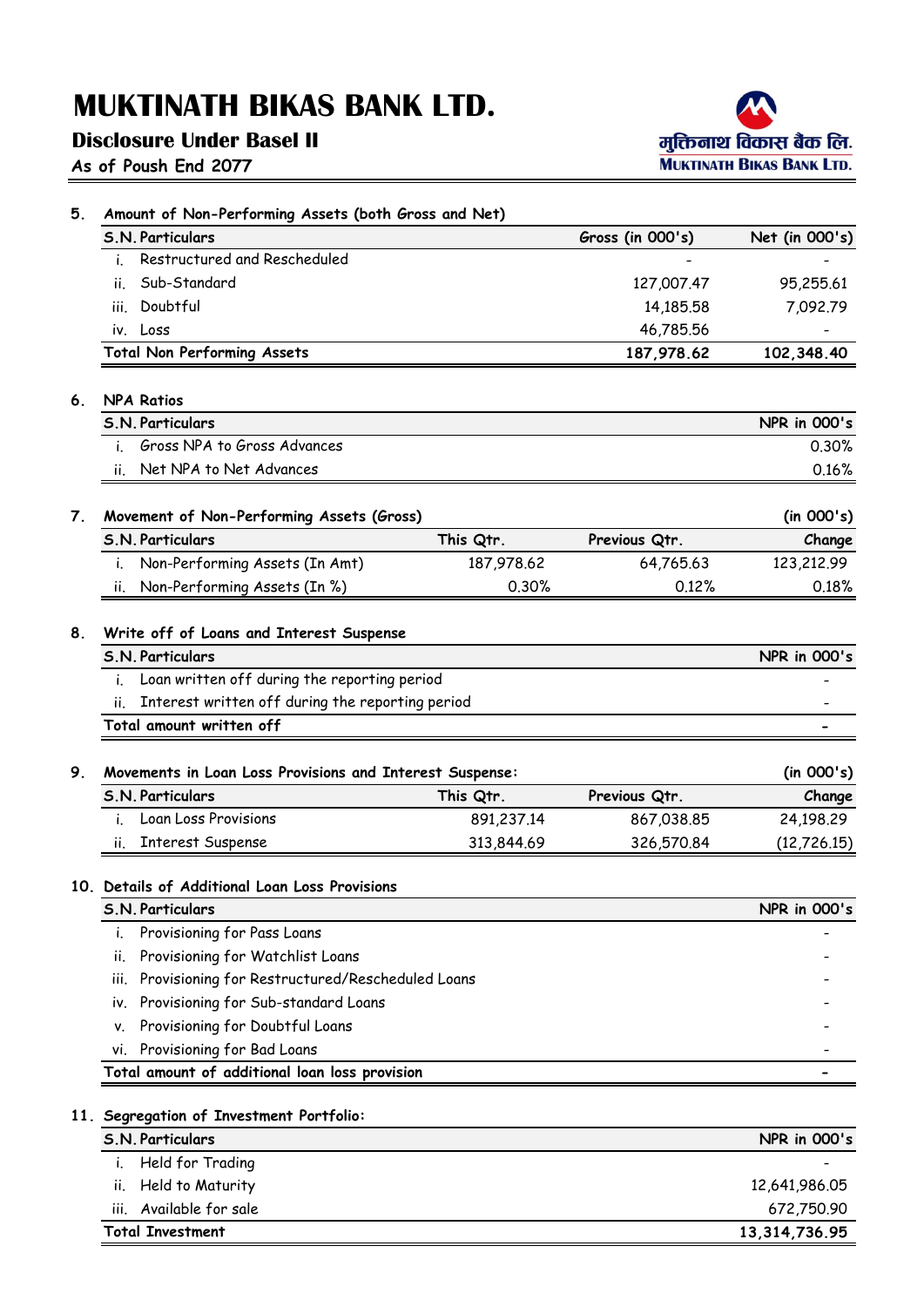### **Disclosure Under Basel II**

**As of Poush End 2077**



### **C. Risk Management Function**

**1.** Risk management in the bank includes risk identification, measurement and assessment, and its objective is to minimize negative effects that risks can have on the financial result and capital of a Bank. Risk management strategies include the transfer of risk, avoidance of risk, reduction of the negative effect of the risk and acceptance of the consequences of a particular risk. The design of a risk management system depends among other things, on its size, capital structure, complexity of functions, technical expertise, and quality of Management Information System (MIS) and is structured to address both banking as well as nonbanking risks to maximize shareholders' value.

The Bank follows the following internal structure for effective Risk Management:



The bank under the direction and oversight of the Board adopts the Risk Management Policy to ensure business strategies, profitability and financial stability are in consistent with the Bank's strategies and risk appetite. The Bank separately reviews the credit risk, operation risk and market risk to ensure that the Bank operate within the risk appetite expressed by the Risk Management Framework.

### **2. Risk Management Techniques**

The Bank adopts the following techniques for these specific type of the risks:

### i. **Credit Risk**

- The Bank exercises the following techniques in assessing the credit risk:
- Strict adherence to Board approved policies.
- Independent review of credit proposals by Business Development Officers and Risk Management Department.
- Well-defined delegated authority levels.
- Effective observance to post disbursal credit risk management techniques.

### ii. **Operational Risk**

The Bank has developed a framework for managing operational risk and evaluating the adequacy of capital covering the bank's appetite and tolerance for operational risk, as specified through the policies for managing this risk, including the extent and manner in which operational risk is transferred outside the bank. It also includes policies outlining the bank's approach to identifying, assessing, monitoring and